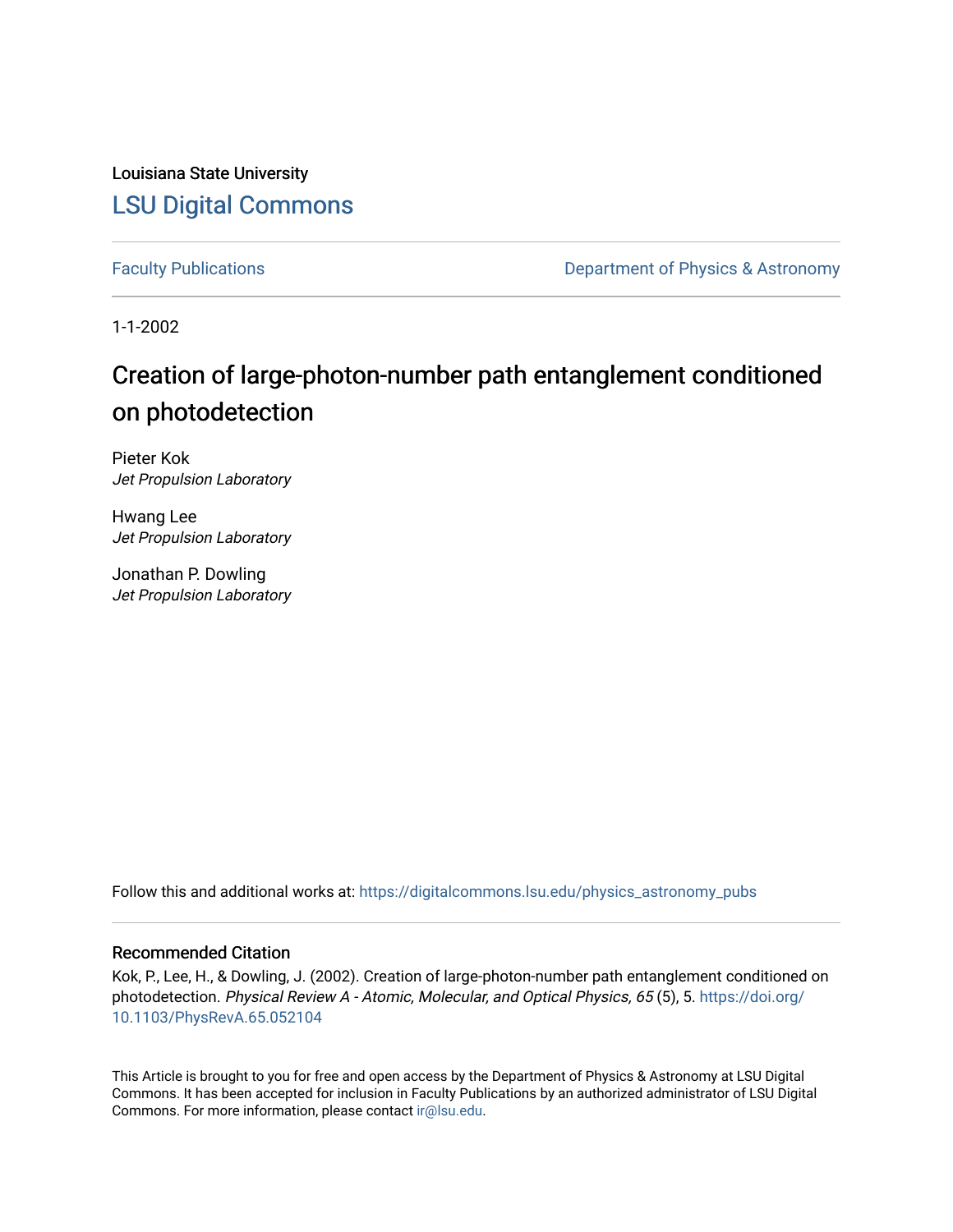# The creation of large photon-number path entanglement conditioned on photodetection

Pieter Kok ∗ , Hwang Lee, and Jonathan P. Dowling

Quantum Computing Technologies Group, Section 367

Jet Propulsion Laboratory, California Institute of Technology

Mail Stop 126-347, 4800 Oak Grove Drive, Pasadena, California 91109

Large photon-number path entanglement is an important resource for enhanced precision measurements and quantum imaging. We present a general constructive protocol to create any large photon number path-entangled state based on the conditional detection of single photons. The influence of imperfect detectors is considered and an asymptotic scaling law is derived.

PACS numbers: 03.65.Ud, 42.50.Dv, 03.67.-a, 42.25.Hz, 85.40.Hp

It has been known for some time now that quantum metrology techniques allow for an improvement in precision imaging and measurements by exploiting entanglement. Examples of such improvements are in quantum lithography [1,2], quantum gyroscopy [3], entanglementenhanced frequency metrology [4], and clock synchronization [5]. Experimental progress has been made in the demonstration of lithography [6], but according to our present understanding, full-scale implementations need sophisticated high-photon-number entangled states [2]. In particular, we need maximally entangled states of the form  $|N::0\rangle \equiv (|N,0\rangle + |0,N\rangle)/\sqrt{2}$ , where  $|N\rangle$  are Nphoton Fock states and  $|0\rangle$  the vacuum. In general, we use the following notation:

$$
|P::Q\rangle_{a,b}^{\varphi} \equiv \frac{1}{\sqrt{2}} (|P,Q\rangle_{a,b} + e^{i\varphi}|Q,P\rangle_{a,b}), \quad (1)
$$

where a and b denote the two subsystems (modes), and  $\varphi$  is a relative phase. There have been several proposals to generate  $|N::0\rangle$  states [7,8], but these typically need materials with large  $\chi^{(3)}$  nonlinearities of the order of one. Currently known such non-linearities are very small; typically they are of the order of  $10^{-16}$  cm<sup>2</sup> s<sup>-1</sup>  $V^{-2}$  [9].

In this paper we show how to create entangled states of large photon number using only linear optics and photodetectors. In section I, we will give a brief overview of the theory of parameter estimation, exploiting quantum entanglement to demonstrate the importance of the  $|N::0\rangle$  states. Then, in section II, we present a protocol to create  $|N::0\rangle$  for any N. We show that it is generalizable to arbitrary  $N$  [10]. In section III, we consider the case of imperfect detectors.

## I. ENTANGLEMENT ENHANCED PARAMETER ESTIMATION

In this section, we briefly describe the theory behind the various entanglement enhanced imaging and measurement protocols. By using results from parameter estimation theory, we may easily derive the quantum noise limits for uncorrelated measurements, where every sample is independent from every other, and for entanglement-enhanced experiments, where events are corellated. Quantum lithography, though technically not an estimation protocol, can also be described with this theory. The main purpose of this section is to demonstrate the importance of  $|N::0\rangle$  states.

We start with the standard shot-noise limit. Consider an ensemble of  $N$  two-level systems in the state  $|\varphi\rangle = (|0\rangle + e^{i\varphi}|1\rangle)/\sqrt{2}$ , where  $|0\rangle$  and  $|1\rangle$  are arbitrary labels for the two levels. If  $\hat{A} = |0\rangle\langle 1| + |1\rangle\langle 0|$ , then the expectation value of  $\hat{A}$  is given by

$$
\langle \varphi | \hat{A} | \varphi \rangle = \cos \varphi . \tag{2}
$$

When we repeat this experiment N times, we obtain

$$
N\langle \varphi | \ldots \, 1 \langle \varphi | \left( \bigoplus_{k=1}^N \hat{A}^{(k)} \right) | \varphi \rangle_1 \ldots | \varphi \rangle_N = N \cos \varphi \, . \quad (3)
$$

Furthermore, it follows from the definition of  $\hat{A}$  that  $\hat{A}^2 = 1$  on the relevant subspace, and the variance of  $\hat{A}$  given N samples is readily computed to be  $(\Delta A)^2$  =  $N(1-\cos^2\varphi) = N\sin^2\varphi$ . According to estimation theory [11], we have

$$
\Delta \varphi = \frac{\Delta A}{|d\langle \hat{A}\rangle/d\varphi|} = \frac{1}{\sqrt{N}}.
$$
 (4)

This is the standard variance in the parameter  $\varphi$  after N trials. In other words, the uncertainty in the phase is inversely proportional to the square root of the number of trials. This is the shot-noise limit.

With the help of quantum entanglement we can improve this parameter estimation by a factor of  $\sqrt{N}$ . We will now employ the path-entangled input state  $|N|$ : 0)<sup>N $\varphi$ </sup>, where  $|N\rangle$  is a product collective state of the N qubits. The relative phase  $e^{iN\varphi}$  can be obtained by a unitary evolution of one of the modes of  $|\varphi_N\rangle \equiv |N :: 0\rangle^{\varphi}$ . When we measure an observable  $\hat{A}_N = |0, N\rangle\langle N, 0| + |N, 0\rangle\langle 0, N|$  we have

$$
\langle \varphi_N | \hat{A}_N | \varphi_N \rangle = \cos N \varphi . \tag{5}
$$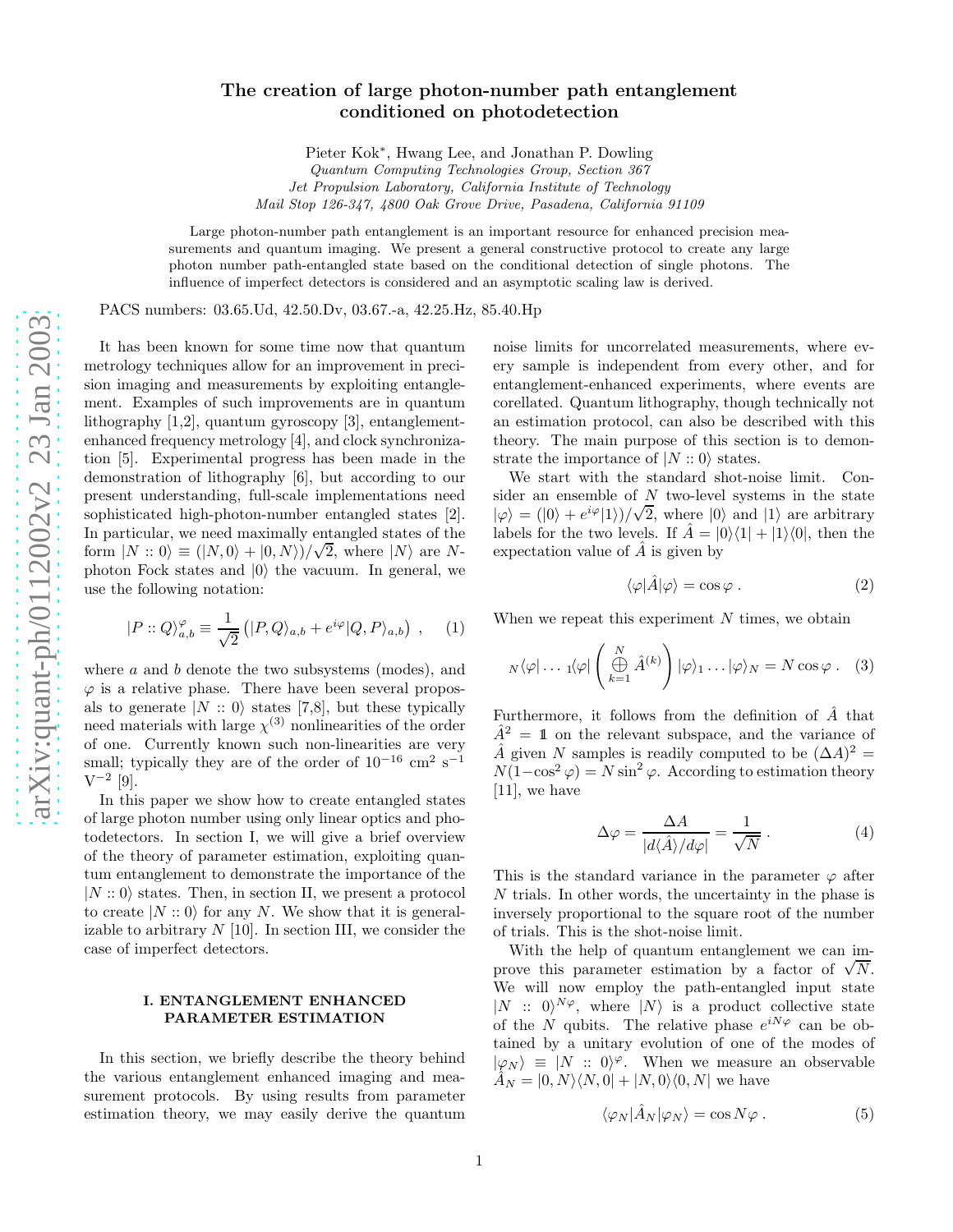Again,  $\hat{A}_N^2 = \mathbb{1}$  on the relevant subspace, and

$$
(\Delta A_N)^2 = 1 - \cos^2 N\varphi = \sin^2 N\varphi.
$$
 (6)

Using Eq. (4) again, we obtain the so-called Heisenberg limit to the minimal detectable phase:

$$
\Delta \varphi_H = \frac{\Delta A_N}{|d\langle \hat{A}_N \rangle / d\varphi|} = \frac{1}{N} . \tag{7}
$$

Here, we see that the precision in  $\varphi$  is increased by a factor  $\sqrt{N}$  over the standard noise limit, when we exploit quantum entanglement. As shown in Bollinger et al. [4], Eq. (7) is the optimal accuracy permitted by the Heisenberg uncertainty principle. In quantum lithography, one exploits the  $cos(N\varphi)$  behaviour, exhibited by Eq. (5), to print closely spaced lines on a suitable substrate [1]. Gyroscopy and entanglement-enhanced frequency measurements [3,4] exploit the  $\sqrt{N}$  increased precision. The physical interpretations of  $A_N$  and the phase  $\varphi$  might differ in the different protocols.

## II. LARGE PHOTON-NUMBER PATH ENTANGLEMENT

In this section, we discuss the creation of large, photonnumber path entanglement using only linear optics and photodetectors. We first identify the practical difficulties of conditioning on non-detection, and then, instead, we introduce a generalizable scheme to create photon number path entanglement based on actual detection.

## A. Non-detection

Previously, we have shown that it is possible to create up to  $|4,0\rangle + |0,4\rangle$  states with linear optics and projective measurements [10]. Subsequently, it was shown by Fiurášek  $[12]$  and Zou *et al.*  $[13]$  that, in principle, one can create any two-mode, entangled, photon-number eigenstate with linear optics and good Fock-state sources.

The difficulty with the Fiurášek-Zou protocols, however, is that they are based on non-detection. There are two problems with this approach: firstly, it means that the protocols are very sensitive to detector losses; secondly, there is a whole family of reasons why a detector will not register a photon (not necessarily connected to detector efficiencies). For example, the lasers might have been switched off, or the beams might be misaligned. In these cases there will be no detector counts. In such situations the outgoing state is not the required state but the vacuum.

More formally, let  $|\Psi\rangle$  be the total state before any detection and  $|0\rangle_d\langle0|$  the projection operator associated with a non-detection in mode d (in this notation,  $|n\rangle_d\langle n|$ ) would be associated with the detection of  $n$  photons).

Furthermore, let  $|\psi\rangle$  be the intended outgoing state based on no photons in mode d. A perfect measurement of zero photons in mode d corresponds to a projection  $|0\rangle_d\langle0|$ , which yields a state  $|\psi\rangle\langle\psi|$ . However, in practice the measurement will not be a simple projection operator, but a positive operator-valued measure (POVM)  $\hat{E}_0$  [14]:

$$
\hat{E}_0 \equiv \sum_{n=0}^{\infty} c_{0,n} |n\rangle\langle n| \,, \tag{8}
$$

where  $c_{0,n} \geq 0$  and  $\sum_k \hat{E}_k = \mathbb{1}$ . This will lead to a different outgoing state:

$$
\hat{\rho}_{\text{out}} = \text{Tr}[\hat{E}_0|\Psi\rangle\langle\Psi|] = c_{0,0}|\psi\rangle\langle\psi| + (1 - c_{0,0})\hat{\sigma}, \quad (9)
$$

where  $\hat{\sigma}$  is the density operator due to the noise. The fidelity of the outgoing state is then given by  $F =$  $\text{Tr}[\hat{\rho}_{\text{out}}|\psi\rangle\langle\psi|] = c_{0.0}.$ 

In general, there are many reasons why a detector might not record a photon. Many of these can be tested (did I switch my equipment on?), but never all of them. The crucial observation now is that all of the untested possibilities are going to contribute to  $\hat{\sigma}$ , and  $c_{0,0}$  may become quite small (see also Ref. [15]).

This same argument can be applied to the detection of a single photon (i.e., projecting mode d onto  $|1\rangle_d\langle 1|$ ). There will also be a noise contribution in the form of a density operator analogous to  $\hat{\sigma}$ . The difference is that there are many more reasons a detector will not record the presence of a photon than there are for detecting the photon. As a consequence, the fidelity of the outgoing state based on detection will be much larger than the fidelity of the state based on non-detection.

When we have a low-fidelity output state, we need to apply postselection. The output state therefore needs to be actually detected. As long as we do not have suitable quantum non-demolition measurement devices, the detection of the outgoing state generally precludes its further use in the intended application. We therefore need a production protocol that yields a high-fidelity output state (a notable exception is quantum lithography, where states of different photon number will not contribute to the imaging process [1]).

The question now is, what protocol allows us to create large photon-number path entanglement conditioned upon photodetection? This is the subject of the rest of the paper.

#### **B.** Generating  $|N::0\rangle$

Let us first briefly recall the case of a two-fold coincidence at a beam splitter [10]. As shown in Fig. 1, when two indistinguishable photons enter a 50:50 beam splitter in both input modes, the phase relations will be such that the output modes will always be in the state  $(2:: 0)$ . This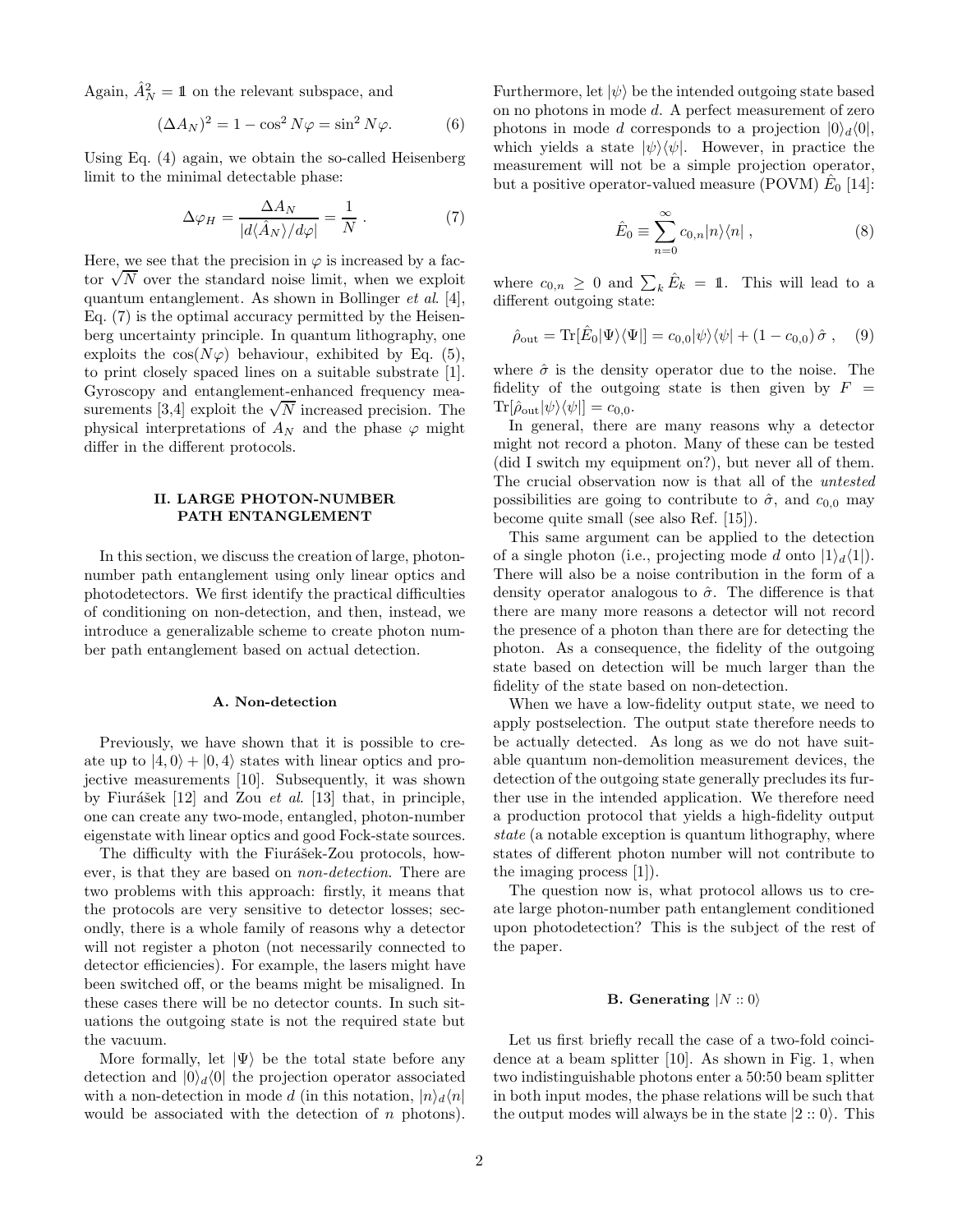is the operational mechanism of the Hong-Ou-Mandel (HOM) interferometer [16]. Labelling the input modes  $a$  and  $b$ , and the output modes  $c$  and  $d$ , the beam splitter can be characterized by the operator transformations

$$
\begin{aligned}\n\hat{a}^{\dagger} &\to (-\hat{c}^{\dagger} + i\hat{d}^{\dagger})/\sqrt{2} \;, \\
\hat{b}^{\dagger} &\to (i\hat{c}^{\dagger} - \hat{d}^{\dagger})/\sqrt{2} \;, \n\end{aligned} \tag{10}
$$

and their Hermitean conjugates. It is now easily verified that  $\hat{a}^\dagger \hat{b}^\dagger$  transforms into  $(\hat{c}^\dagger)^2 + (\hat{d}^\dagger)^2$  up to an overall phase. There are no cross terms, which is due to the reciprocal property of the symmetric beam splitter. However, this lack of cross terms will not generalize beyond  $N = 2$ , since there there are only a limited number of free parameters available to suppress high-N cross terms [17]. The critical property of the HOM interferometer, which we will use in our protocol, is that two photons from different input modes of the beam splitter cannot trigger a two-fold detection coincidence at the output modes.



FIG. 1. Four possibilities exist when sending a  $|1, 1\rangle$  state through a beam splitter. The diagrams (c) and (d) lead to the same final state, but interfere destructively: (c) transmission-transmission  $(i)(i) = -1$ ; (d) refection-reflection  $(-1)(-1) = 1.$ 



FIG. 2. The basic element of our large photon-number path entanglement generator. The beam splitters split off two photons, which are subsequently detected in a two-fold detector coincidence. There is an extra phase freedom  $\varphi$  in order to tune between several of such elements.

In this section we first proceed with the general protocol for the creation of  $|N::0\rangle_{ab}$ , where N is even. The basic element of our protocol is depicted in Fig. 2. Two beam splitters split off photons from the main beams  $a$ and b. The reflected modes are then recombined in a 50:50 beam splitter, and the process is post-selected on a two-fold detector coincidence in the outgoing modes  $c'$ and  $d'$ . It is assumed initially that our detectors distinguish between one and more photons perfectly, but we consider the case of imperfect detectors below.

Since a two-fold detector coincidence cannot be due to a single photon in both input beams, this procedure thus takes two photons from either mode  $a$  or  $b$ :  $|N, N\rangle \rightarrow |N-2::N\rangle$ . To complete the element we apply a phase shift to mode  $b$ , the value of which we will determine later. The protocol for making  $|N::0\rangle$ , with  $N$  even now requires us to create the input state  $|N, N\rangle$  and stack  $N/2$  of our basic elements. The output state, conditioned on an overall N-fold detector coincidence with suitable phase shifts, is then  $|N::0\rangle$  (see Fig. 3).

To prove this statement, consider the two-photon detection of the basic element as  $(\hat{a}^2 + e^{i\varphi} \hat{b}^2)|N, N\rangle$ . We have to repeat this procedure  $N/2$  times, yielding

$$
\prod_{k=1}^{N/2} \left( \hat{a}^2 + e^{i\varphi_k} \hat{b}^2 \right) |N, N\rangle . \tag{11}
$$

In order to obtain the  $N$ -photon path-entangled state, the polynomial in Eq. (11) should be  $\hat{a}^N + \hat{b}^N$ . This means, from the fundamental theorem of algebra [18], that the phase factors  $\exp(i\varphi_k)$  are the roots of unity, that is,

$$
\varphi_k = \frac{4\pi k}{N} \,. \tag{12}
$$

When  $N$  is very large, the probability that only two photons are reflected from the main beams becomes very small. This can be compensated by the use of weighted beam splitters: To split off two photons from an  $N$ photon state most optimally, one should use a beam splitter with a transmission coefficient  $(N-1)/N$ . The probability of a successful state preparation event then scales asymptotically as  $\sqrt{8\pi N}(1/4e)^N$  (see appendix for proof).



FIG. 3. Stacking the basic elements of figure 1 and setting the phase factors  $\exp(i\varphi_k)$  to be the roots of unity, we create the state  $|N, 0\rangle + |0, N\rangle$  out of  $|N, N\rangle$  conditioned on an N-fold detection coincidence.

So far, we have only considered the detection of an even number of photons. However, for the general case, we also want to generate odd  $|N::0\rangle$  states. The even case was straightforward, since it involved only two-photon detections, which are naturally implemented as the detection of the two outgoing modes of a beamsplitter. The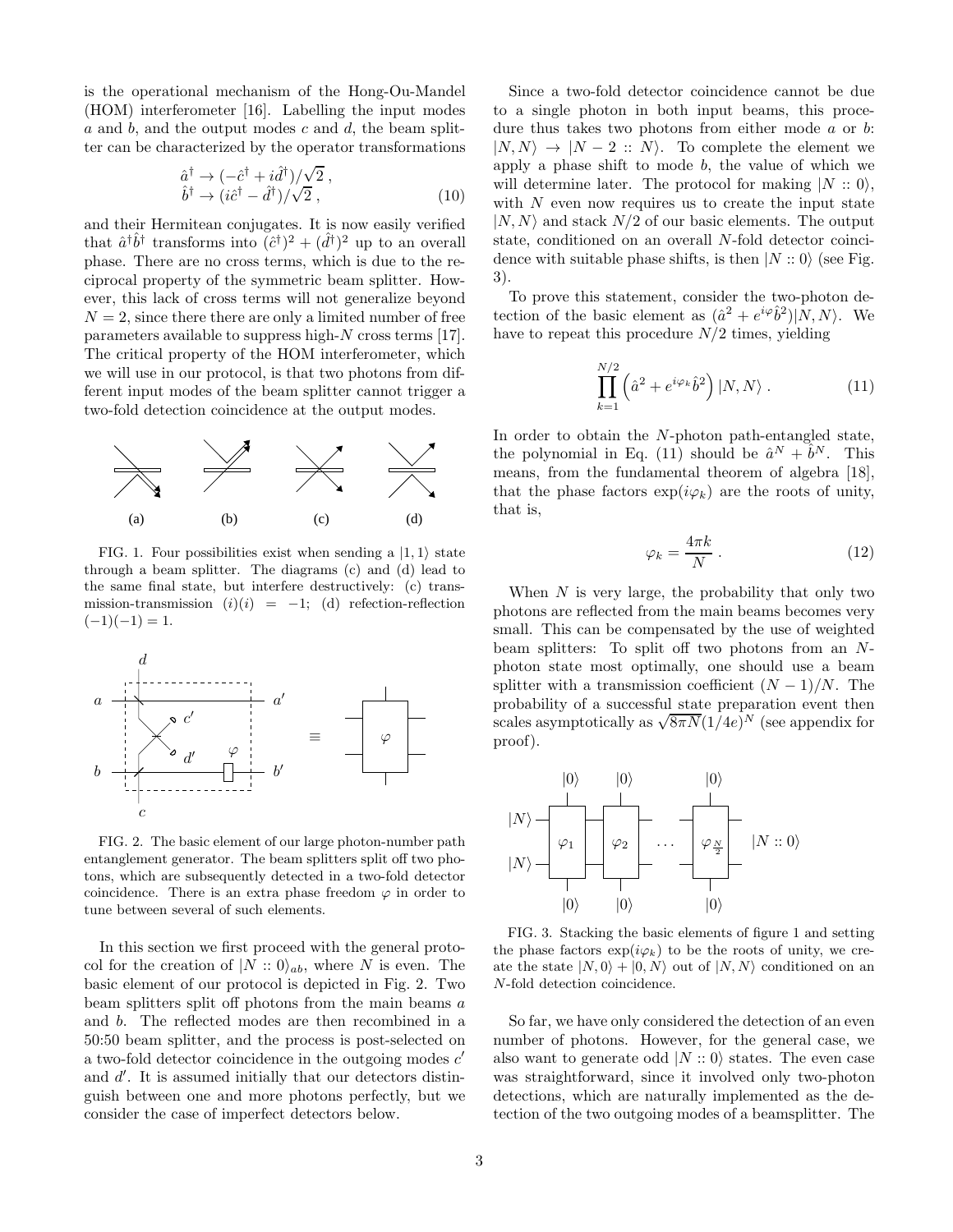odd case, however, requires single photon detectors. If we allow for non-detection, this is also a straightforward task —we just condition on a single detection count in the two outgoing modes of the beam splitter. But non-detection is exactly what we want to avoid. In the next section, we investigate single-photon conditioning in the presence of polarization.

#### C. Odd N and polarization degrees of freedom

The protocol presented in the previous section generates only even-N path-entangled states  $|N::0\rangle$ . Furthermore, the photons are assumed to have the same polarization. In this section, we extend this scheme to odd N by using the extra degree of freedom of polarization.

The basic element for subtracting a photon from the main modes is shown in Fig. (4). Just as with the even case, above, two beam splitters split off a portion of the main beams  $a$  and  $b$ . However, now they are recombined in a polarization beam splitter (PBS). The setup is chosen such that a photon originating from mode a will be transmitted in the PBS. Since the polarization of modes a and b are the same, a photon from mode b incident on the PBS would also be transmitted. However, we really want this photon to be reflected, so that it too ends up in the detector. In this way we erase the which-path information.



FIG. 4. This element is used to subtract a single photon from the two-mode entangled state. One photon, originating from either mode a or b, will either be transmitted in the polarization beam splitter to the detector (mode  $a$ ), or it will undergo a  $\pi/2$  polarization rotation and will reflected to the detector (mode  $b$ ). The second outgoing mode is empty. Rather than conditioning on a non-detection of the empty mode, we couple it to the environment.

One way to achieve this goal is to apply a  $\pi/2$  polarization rotation to this mode. This will force the photon towards the detector. The secondary outgoing mode will now be empty, and as a consequence we will ignore it completely. That is, we do not need to condition this scheme on non-detection. When we stack these elements N times and use the input state  $|N, N\rangle$ , we create a general  $|N::0\rangle$  state. The phase factors  $\exp(i\varphi_k)$  are the N

roots of unity:

$$
\varphi_k = \frac{2\pi k}{N} \,. \tag{13}
$$

Note that, as in Eq.  $(12)$ , the phases span the  $N/2$  roots of unity.

Let us elaborate a bit more on this distinction between non-detection and losing modes to the environment. In any experiment we trace out the (unwanted) coupling to the environment, for the simple reason that we do not have control over all the interactions between our experimental setup and the rest of the universe. When this coupling is made small (i.e., the setup is isolated), this is a very good approximation. In the case of the secondary output mode  $c'$  of the PBS, the coupling to the environment is the loss of any photons in that mode. However, ideally there should not be any photons in that mode —this therefore constitutes a weak coupling.

The case of non-detection presupposes a sizeable portion of scattered photons in the outgoing beam, and aims to condition on the absence of these. We cannot trace over this mode, because the coupling to the environment is not weak —there are actually photons in that mode. This means that instead of tracing over the secondary mode, one needs to project it onto the vacuum  $|0\rangle\langle0|$ , which is the source of the non-detection difficulties.

#### D. Nested protocols

The protocols presented so far are linear, in the sense that we constructed a basic element as a two-mode gate that was repeated a number of times. This means that the number of detected photons increases linearly with the number of elements, and the efficiency (which is a product of the success rate of the different components) therefore scales exponentially poorly.

For practical purposes it is important to find a scheme which scales logarithmically in the number of detectors, so that we only have polynomial efficiency deterioration. One protocol that looked promising exploited the unused input ports. We found that feeding both modes  $a, b$  and modes  $c, d$  in the basic element from Fig. 2 with states  $|N::0\rangle$  yields the state

$$
|\psi_{\text{out}}\rangle = |2N - 2::0\rangle ,\qquad (14)
$$

based on a two-fold detection coincidence. However, due to the fact that two  $|N::0\rangle$  input states are required, the overall scaling was still exponentially poor.

These scaling considerations are important for practical implementations of entanglement-enhanced precision measurements, because an increase in the required resources (photons) might outweigh the benefit of gaining  $\alpha \sqrt{N}$  precision improvement. Since the scaling of the resources depends critically on the details of the protocol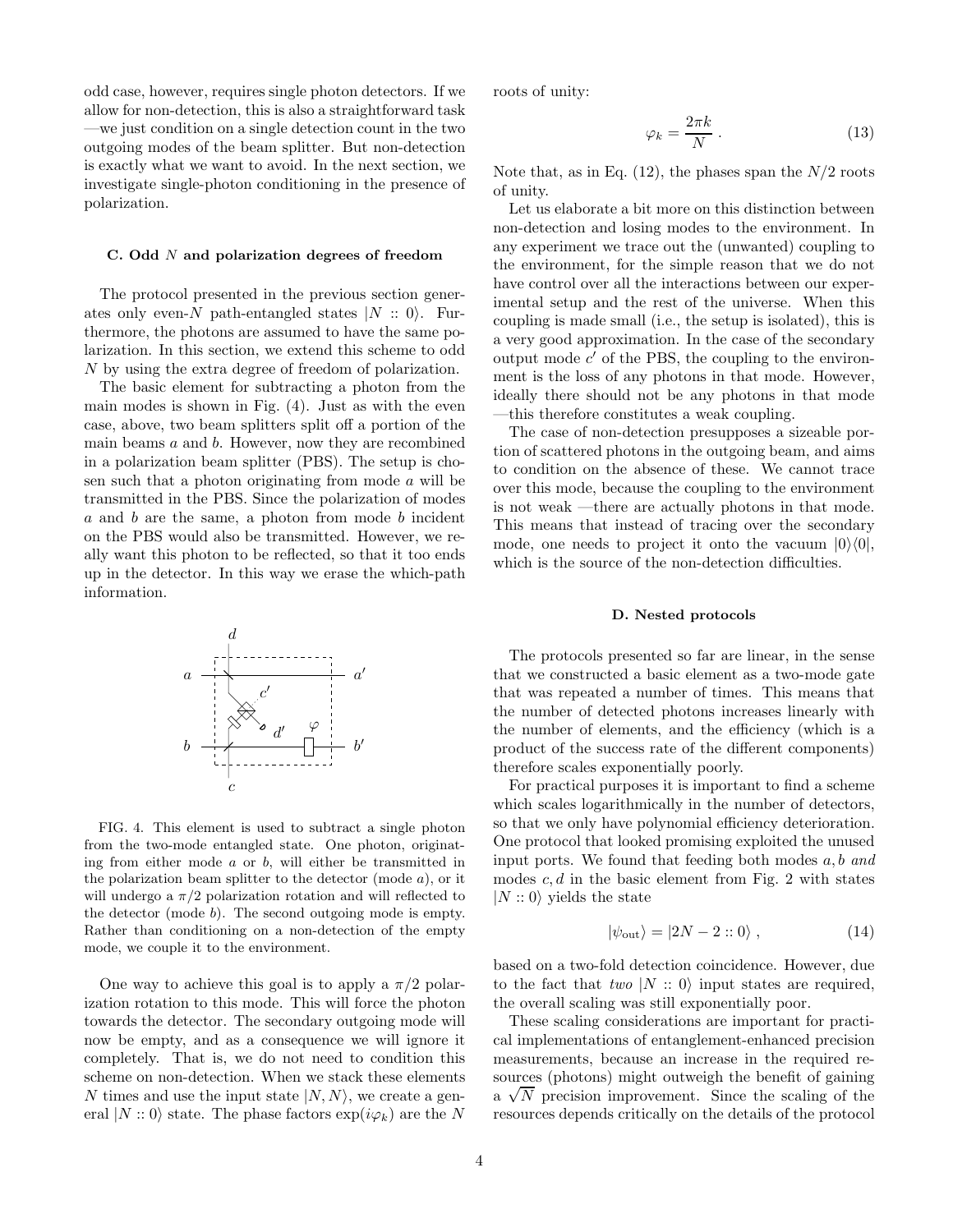employed, it is not clear from these general considerations what the overall behaviour of a given network will be.

#### III. IMPERFECT DETECTORS

There are several sources of errors for a detector. It might fail to signal a photon was present, in which case we speak of a deteriorated efficiency. Alternatively, it might signal the detection of a photon, even though no photon was actually present. This is called a dark count. Since we only consider schemes that operate in short time windows, these dark counts can be neglected. Finally, the detector might not be able to distinguish between one or more photons. Such a detector does not have single-photon resolution [19].

We can see immediately that imperfect detection efficiency is going to affect the scaling law. In particular, the asymptotic scaling will behave as

$$
\pi_N = \sqrt{8\pi N} \left(\frac{\eta}{4e}\right)^N \tag{15}
$$

where  $\pi_N$  is the (asymptotic) probability of creating the state based on  $N$  detected photons and  $\eta$  is the detector efficiency. That is, the protocol scales exponentially poorly with the detector efficiency, as expected. Here we have taken identical detectors throughout the scheme.

When we use detectors with a single-photon resolution but limited efficiency, two photons can easily be mistaken for a single photon. That is, one of them might not be detected. When the occurrence of a two-photon state is very unlikely, this is not so much of a problem, but when it is likely, the output state will be significantly degraded. Unfortunately, in our protocol the beam splitter strips off two photons on average, which means that it is quite likely that more than two photons end up in the detector. This way, our scheme has become a protocol conditioned on the non-detection of two-photon states, which is exactly what we wanted to avoid.

However, there is a way to mend this drawback: when we increase the transmittivity of the beam splitter, the probability of having more than two photons in the detectors will decrease. Therefore, at the cost of a lower production rate (i.e., low efficiency), we can maintain high-quality  $|N::0\rangle$  states (high fidelity). This adjustment is not possible in non-detection schemes.

#### IV. CONCLUSIONS

In this paper we have demonstrated a general, detection-based protocol to create  $|N::0\rangle$  states for use in entanglement-enhanced parameter estimation. Existing protocols are less practical because they either require

 $\chi^{(3)}$  nonlinearities near unity [7,8], or they condition on non-detection [12,13]. Currently,  $\chi^{(3)}$  nonlinearities are very small [9], and we argued that non-detection schemes are problematic in their experimental implementation.

We have shown that one can indeed create arbitrary  $|N, 0\rangle + |0, N\rangle$  states using only linear optics and conditioned on single-photon detections. For the case of odd N we needed to invoke the extra freedom of polarization. The protocol presented here is the generalization of our previous work [10], which was succesful in creating path-entangled states up to  $|4,0\rangle + |0,4\rangle$ .

#### ACKNOWLEDGEMENTS

This work was carried out at the Jet Propulsion Laboratory, California Institute of Technology, under a contract with the National Aeronautics and Space Administration. In addition, P.K. and H.L. acknowledge the United States National Research Council. The authors would also like to thank N. Cerf, J.D. Franson, G. Hockney, P.G. Kwiat, G.J. Milburn, Y.H. Shih, D.J. Wineland, and U.H. Yurtsever for useful discussions. Support was received from the Office of Naval Research, Advanced Research and Development Activity, National Security Agency and the Defense Advanced Research Projects Agency.

#### APPENDIX: ASYMPTOTIC SCALING LAW

We will now prove the asymptotic scaling law for even  $|N, 0\rangle + |0, N\rangle$  states. Let the transmission and reflection coefficient of the beam splitter be given by  $t$  and  $r$ , with  $t + r = 1$ . The probability of reflecting k out of N photons is then given by  $p_k(N) = {N \choose k} t^{N-k} r^k$ , from which it immediately follows that  $\sum_k p_k(N) = 1$ . The event where two photons are reflected from one beam splitter and none from the other then occurs with probability  $2p_0(N)p_2(N)$ , where the factor of 2 takes into account the fact that we do not know from which mode the two photons originate. Furthermore, we are postselecting on two-fold coincidences, which means that we have an extra factor of  $\frac{1}{2}$  that incorporates the reduced probability that the two photons branch off at the beam splitter. By maximizing the expression  $t^{2N-2}(1-t)^2$  we found that the optimal transmission coefficient is given by  $t = (N-1)/N$ . The total probability of finding a two-fold detector coincidence is then given by

$$
p_{\text{two-fold}} = 2 \left(\frac{1}{4}\right)^N \frac{N!}{N^N} \, .
$$

Using Sterling's formula  $N! \approx \sqrt{2\pi N}e^{-N}N^N$ , we find that for large N the protocol scales as  $\sqrt{8\pi N}(1/4e)^N$ .